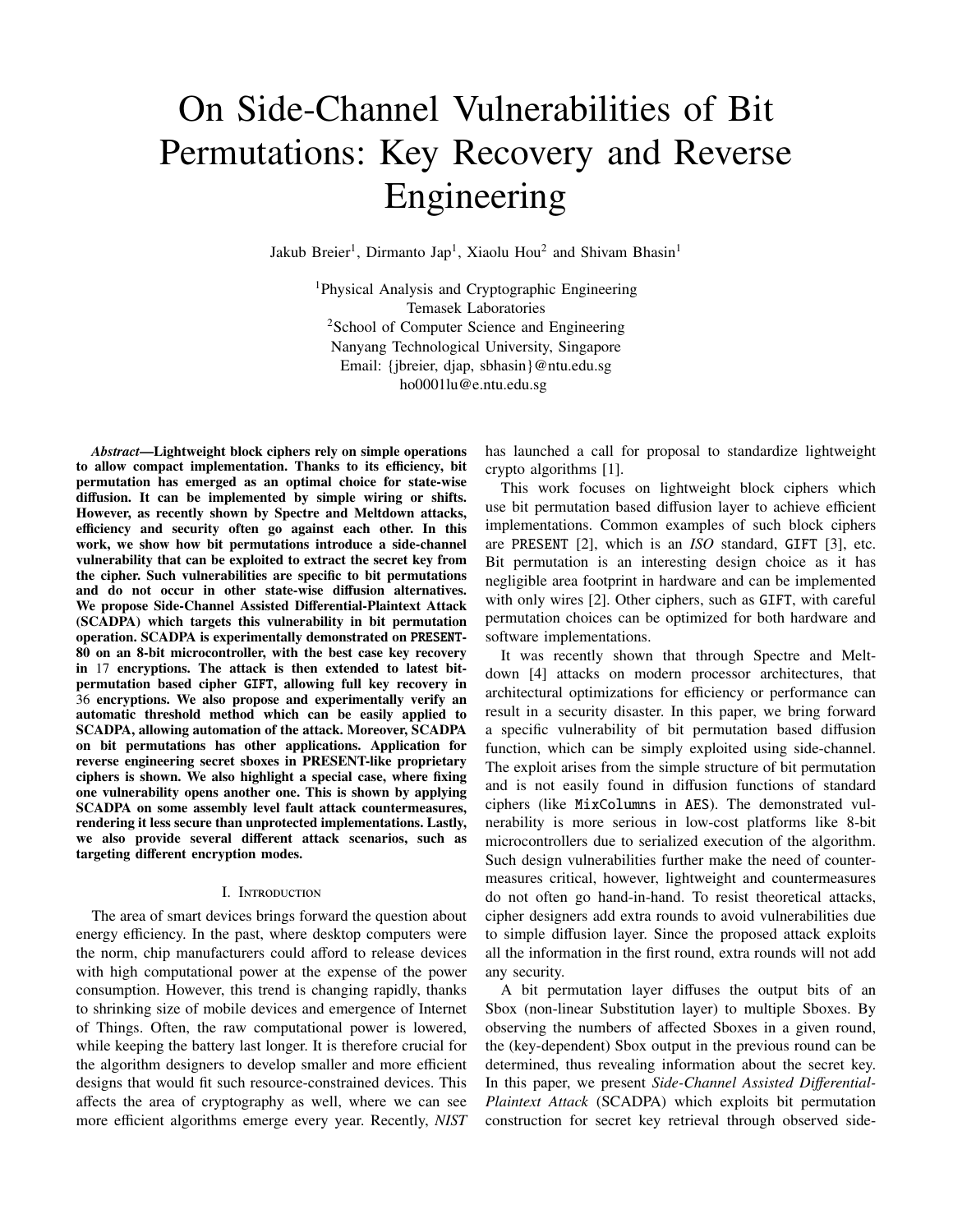channel leakage. Here, SCADPA is chosen plaintext attack, where the plaintexts are chosen to effectively exploit the bitpermutation leakage. It observes the difference of propagation through side-channel, thus revealing the differential of Sbox output. With the knowledge of the plaintext, this differential can be solved to reveal the corresponding key candidates.

Unlike usual side-channel attacks (SCA [5]), SCADPA is not a statistical attack but rather a differential attack. For a carefully chosen set of plaintexts, it observes differential on an internal sensitive value. As we show later, these differentials for bit permutation ciphers can be obtained by simply subtracting the power measurements. Once the internal differentials are known, the attack is similar to classical differential cryptanalysis for secret key retrieval. While cryptanalysis can be applied on a full cipher and handle high complexity, we manage to restrict the attack to a single round, thus keeping the complexity negligible. In some cases, multiple plaintext pairs might be needed to determine a unique key candidate. With the demonstrated experiments on PRESENT-80, SCADPA can reveal the key in 17 encryptions for the best case and 65 in the worst case. The methodology is further capable of reverse engineering secret Sboxes in PRESENT-like ciphers with 17−46 encryptions. Further, we extend our attack on GIFT-64-128 and we show that a fault injection countermeasure based on redundancy can be rendered less secure than an unprotected design by SCADPA.

#### *A. Related Works*

Chosen plaintext side-channel attacks have previously been proposed in different context. A side-channel based collision attack [6] was proposed under chosen plaintext setting. It detects collision in some internal value of initial rounds of the cipher to retrieve the key. This attack was extended to break secret AES-like ciphers [7]. Some proposed attacks also used chosen plaintext setting to amplify power [8] or timing [9] side-channel leakage. Apart from block ciphers, chosen plaintexts attack were also applied to break public key cryptography [10] and hash functions (HMAC [11]). Recently, a chosen plaintext attack on DES third round was proposed in [12], exploiting the Feistel structure in the design. The key motivation of the attack was that most countermeasures protect only corner rounds for area-security trade-off, enabling attack on internal rounds. To the best of our knowledge, SCADPA is the first attack proposition to exploit the diffusion function in a block cipher.

Reverse Engineering via Side-Channel. Side-Channel Analysis for Reversed Engineering (SCARE) was first introduced in by Novak et al. [13], who proposed a recovery of one of the two secret Sboxes of algorithm A3/A8 used in GSM. Rivain and Roche [14] showed how to recover an equivalent representation of SPN cipher with a fixed first word of a round key. The most recent article up to date, published by Clavier et al. [15] shows a recovery of the secret cipher blocks of AES-like ciphers by both side-channel analysis and ineffective fault analysis.

#### *B. Our Contribution*

The contributions of this paper are as follows<sup>1</sup>:

- We identify a specific vulnerability in bit-permutation based diffusion functions exploitable through sidechannel, and we propose a specific attack called SCADPA, which exploits the identified vulnerability.
- We present a practical demonstration of SCADPA on a low cost platform, using PRESENT-80 lightweight cipher as a target algorithm.
- We provide a comprehensive analysis of SCADPA in numerous test scenarios including application to 8-bit and 32-bit architectures.
- We further evaluate SCADPA on GIFT, a recent bitpermutation cipher designed for optimal performance across platforms.
- We extend SCADPA methodology to reverse engineer secret Sbox in PRESENT-like ciphers.
- We demonstrate that redundancy-based countermeasures against fault injection attacks, such as Internal Redundancy Countermeasure [17] greatly increase the success rate of SCADPA as compared to a standard unprotected counterpart.

# *C. Organization*

The rest of the paper is organized as follows. Section II recalls basics of PRESENT-80 block cipher, followed by Section III which describes the key methodology of SCADPA. Experimental validation of SCADPA on an 8-bit microcontroller is presented in Section IV. Section V describes the attack on block cipher GIFT. Extension of the attack to recovery of secret Sboxes is provided in Section VI. Section VII shows how SCADPA can be extended to 32-bit architectures, with minor modifications. Some discussions are provided in Section VIII, exploring attacks on countermeasures, different block cipher operation modes, vulnerability of other diffusion functions etc. Final conclusions are drawn in Section IX.

#### II. BACKGROUND

In this part, we first provide a high-level overview of PRESENT cipher in Section II-A. In Section II-B, we focus on permutation layer of PRESENT, while detailing the properties that are exploited by SCADPA.

#### *A.* PRESENT *Cipher*

PRESENT is a lightweight block cipher based on Substitution-Permutation Network (SPN) [2]. Therefore, it

- extension of SCADPA to lightweight cipher GIFT,
- new method to reverse engineer Sboxes, with results on PRESENT and GIFT,
- extension of SCADPA to 32-bit architectures,
- discussion on redundancy based fault countermeasures, with application on Internal Redundancy Countermeasure [17].

<sup>&</sup>lt;sup>1</sup>This paper is an extended version of  $[16]$ . While the original paper outlines the basic method to use Side-Channel Assisted Differential Plaintext Attacks (SCADPA), this paper provides new methods, targets, results, and use cases. More specifically, we add the following: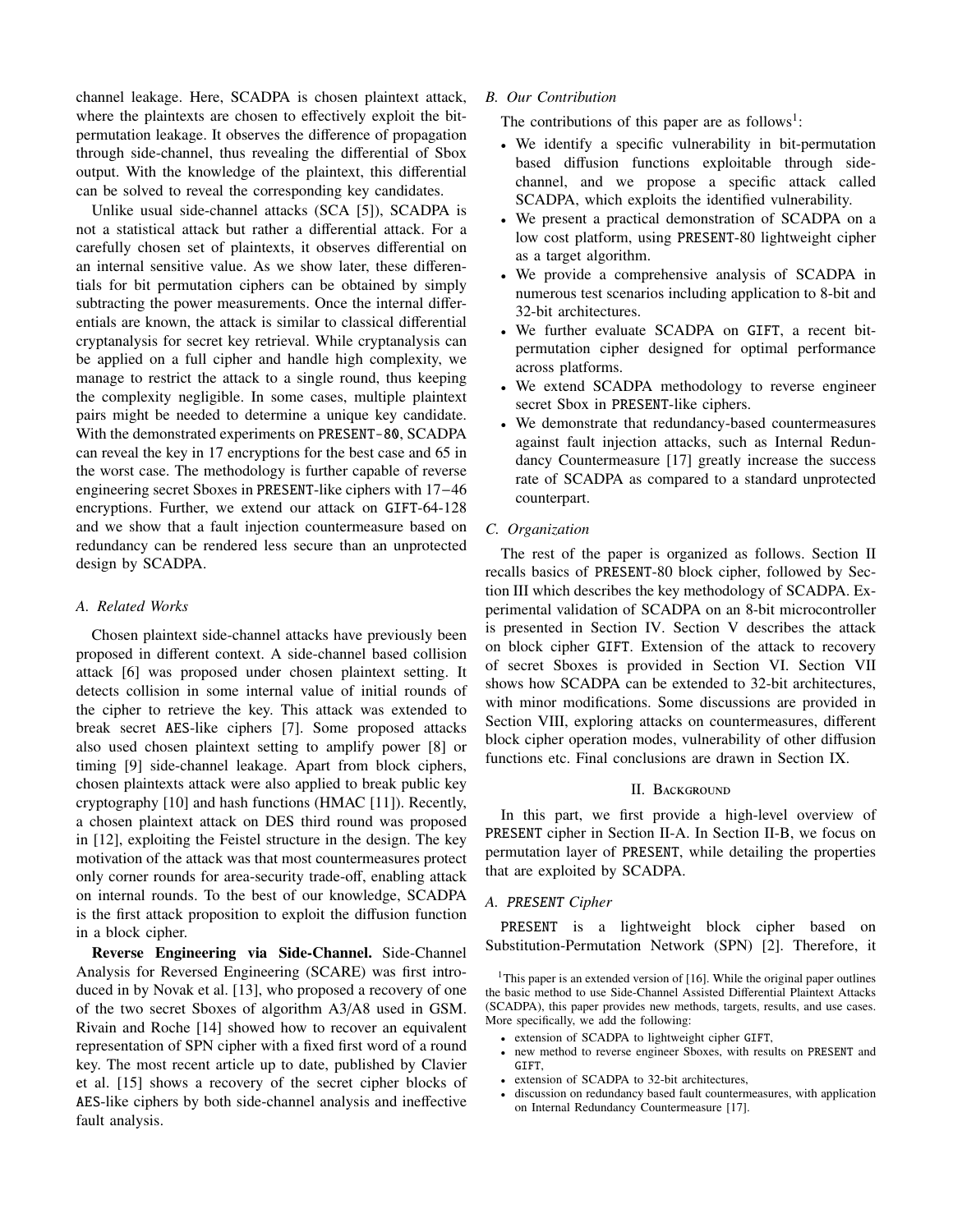consists of three operations: addRoundKey is a bit-wise xor of the state with the round key; sBoxLayer is a nibblewise nonlinear substitution; pLayer is a bit permutation. The structure of one round of the cipher is depicted in Figure 1. PRESENT consists of 31 rounds, followed by a post-whitening addRoundKey at the end. The variant used in our experiments, PRESENT-80, has a secret key of size 80 bits and a block size of 64 bits. Table I shows PRESENT Sbox that is executed on all 16 nibbles of the PRESENT-80 state during the sBoxLayer. The Sbox function is further denoted as *<sup>S</sup>* (.).



Fig. 1: Structure of one round of PRESENT-80 cipher.

#### TABLE I: PRESENT S-box.

| v |   |   |  |  |  |
|---|---|---|--|--|--|
|   |   |   |  |  |  |
|   | F | ᠷ |  |  |  |

#### *B. Bit Permutation Properties of* PRESENT*-80*

There are three main properties of the pLayer, resulting from the optimal diffusion requirement, that are exploited in the following:

- 1) Output of one nibble is distributed into four distinct nibbles.
- 2) Input to one nibble consists of outputs from four distinct nibbles.
- 3) In pLayer, the cipher state can be split into four different groups of four nibbles, where one input group affects exactly one output group.

Examining these properties, it can be seen that by changing chosen four nibbles in the plaintext, it is possible to affect the whole cipher state after the first permutation.

Figure 2 shows this behavior by changing the first and the eighth nibble of the plaintext. The underlying implementation computes sBoxLayer nibble-wise while addRoundKey is computed byte-wise owing to the ALU support for bitwise xor. This is to achieve the best speed-memory trade-off. Similarly, in 32-bit architectures, sBoxLayer would be implemented as a 4-bit or 8-bit look-up table and addRoundKey with pLayer would be done on 32-bit words, to achieve best speed-memory trade-off.

By observing the changing nibbles in round 2, the change in Sbox output at round 1 can be determined. This value directly



Fig. 2: Bytes in round 2 that could be potentially affected by changing the first and the eighth nibble of the plaintext.

depends on the secret key which can be exploited for key retrieval. In the following, we use side-channel measurements to observe the changed nibbles.

#### III. SCADPA Methodology

In this part we first explain how the SCADPA method works in Section III-A, followed by steps to choose optimal plaintexts for the attack in Section III-B. Next, we provide an attack example in Section III-C. Finally, we state the attack complexity in Section III-D. Although this section is based on PRESENT-80, the techniques are generally applicable on similar ciphers.

## *A.* SCADPA *Procedure*

Using the information from the previous part, we propose SCADPA. SCADPA exploits the permutation properties to observe changed nibbles and retrieve differential at Sbox output in round 1. The differential can be solved for key retrieval by using a standard differential attack on non-linear layer.

The attack steps can be summarized as follows:

- Step 1: Encrypt a chosen plaintext *p*, by using an unknown secret key *k*, denoted as  $E_k(p)$ .
- Step 2: Capture the power/EM leakage of the Device Under Test (DUT) during the second encryption round to get the trace *t*.
- Step 3: Choose another plaintext  $p' \neq p$  that differs exactly in one nibble at  $i<sup>th</sup>$  position. The nibble at position  $i$ in plaintext *p* is denoted  $p_i$  and  $x_i = p_i \oplus k_i$ . Similarly,  $x'_i = p'_i \oplus k_i.$
- Step 4: Capture the leakage for  $E_k(p')$  to get *t'*.
- Step 5: Calculate  $\Delta t = t t'$ .
- Step 6: By examining  $\Delta t$ , get the Sbox output change  $\Delta S_i$  =  $S(x_i) \oplus S(x'_i)$  of round 1 in the position where the plaintext had changed.
- Step 7: Calculate all possible candidates for key nibble  $k_i$  such that with input pair  $p_i$  and  $p'_i$ , the change determined in Step 6 would appear.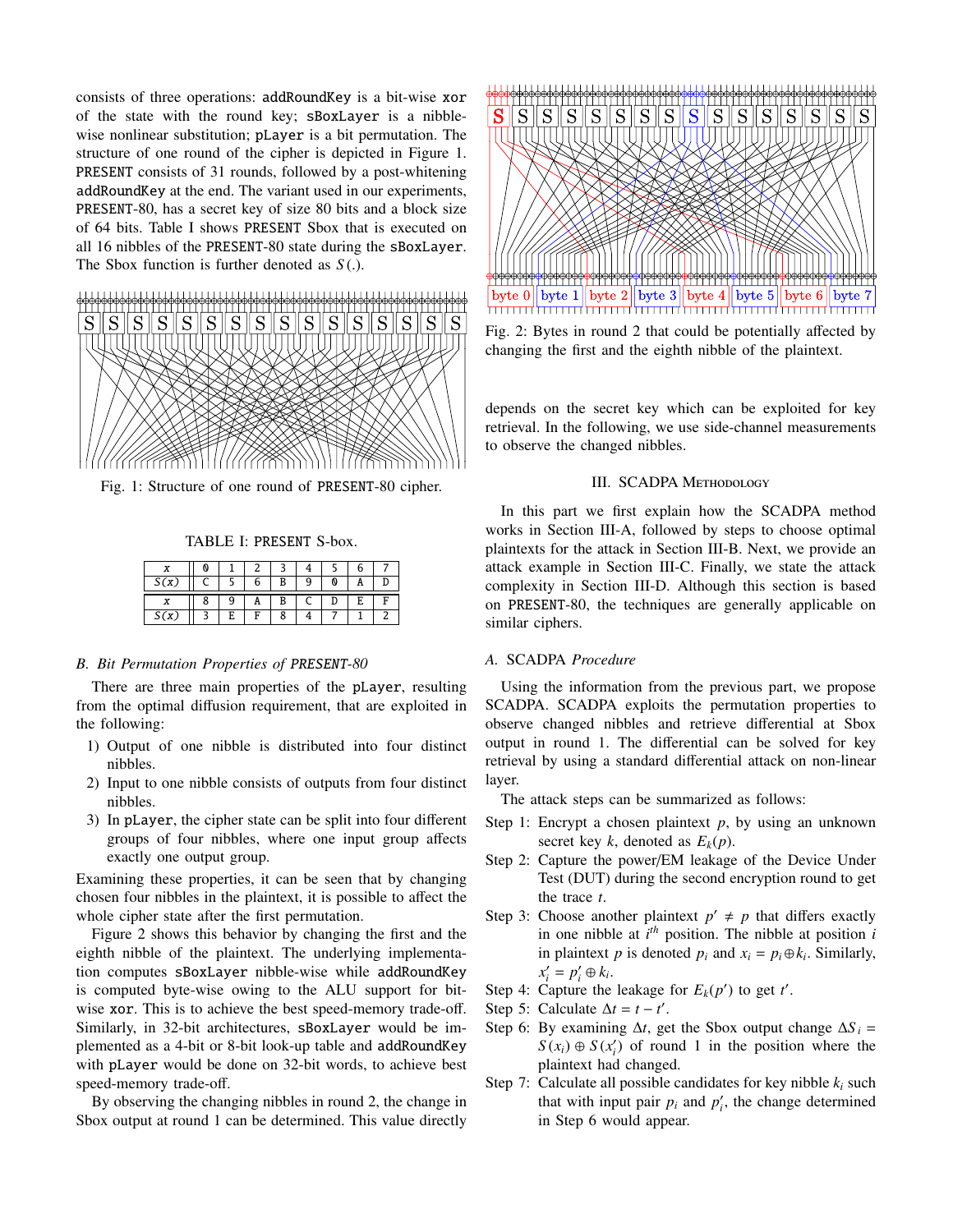- Step 8: Repeat steps 3-7 with another  $p'_i$ , taking intersection of all the calculated key candidates, until there is just one candidate for *k<sup>i</sup>* .
- Step 9: Repeat steps 3-8 for all  $i \in [0, 15]$  to recover the whole round key.
- Step 10: Compute the remaining 16 bits of the secret key by exhaustive search or repeating SCADPA on the next round.

## *B.* SCADPA *Acceleration by Optimal Plaintext Choice*

In order to reduce the key complexity and retrieve the secret key with fewer number of encryptions, it is possible to change the value of multiple nibbles in the plaintext. Based on the permutation layer, multiple nibbles can be changed without affecting same locations in the next round and hence, can be analyzed independently. The optimal methodology executes the following steps:

- Step 1: Keep the record of nibbles of key that have not been recovered  $(I = \{0, ..., 15\})$
- Step 2: Start by choosing one nibble  $(n_i \in I)$  and calculate all possible affected nibbles at the beginning of the next round  $(N_i)$ .
- Step 3: Choose another nibble  $(n_j \in I, n_j \neq n_i)$  and check if the affected nibbles interfere (check if  $N_i \cap N_j = \emptyset$ ). If true, keep  $n_j$ , else, move to other nibble. Repeat, until no nibble remaining, then update  $I \setminus \{n_i, n_j, ...\}$ .<br>Choose plaintext set that changes only on these nibble
- Step 4: Choose plaintext set that changes only on these nibble positions  $(\{n_i, n_j, ...\})$ .<br>Repeat step 2-4 until

Step 5: Repeat step 2-4, until  $I = \emptyset$ 

Another option is to choose the pair difference in the plaintext that could minimize the key candidate. This is dependent on the Sbox used. In the case of PRESENT, as shown later in Figure 3, for one plaintext pair, there could be either 2 or 4 key candidates. However, even with two plaintext pairs, there is still slight chance on getting more than 1 key candidate.

A natural question would be – 'how many nibbles of PRESENT can we attack at once by using SCADPA?' As can be seen in Figure 2, one nibble can affect up to half of the state at the next round addRoundKey. Nibbles 0−7 ("group 1") <sup>a</sup>ffect bytes 0, <sup>2</sup>, <sup>4</sup>, 6, while nibbles 8−15 ("group 2") affect the remaining bytes 1, <sup>3</sup>, <sup>5</sup>, 7. Therefore, by combining one nibble from each group, we can retrieve two nibbles at the same time while avoiding the interference. This knowledge can help us to reduce the number of encryptions to half. Parallelization of attack to two nibbles is limited by the byte-wise granularity of addRoundKey. The following sBoxLayer with nibble-wise granularity would allow up to 4 nibbles in parallel, however at the cost of needed profiling.

#### *C. Attack Example*

We illustrate our method by a simple example that shows how to recover one nibble of the round key i.e.  $i = 1$ . We fix  $p_i = 0 \times 0$  and  $p'_i = 0 \times A$ . After observing the  $\Delta t$ , we figure out that  $\Delta S$ <sup>*i*</sup> = 0x2. By knowing that  $\Delta p$ <sup>*i*</sup> = 0xA, there can be two candidates for  $k_i$ :  $\mathbf{0} \times \mathbf{F}$  and  $\mathbf{0} \times \mathbf{5}$ . We make another experiment, now with  $p'_i = 0 \times 3$ . By capturing another trace, we determine

 $\Delta S_i =$  0x6, giving us four different candidates for  $k_i$ : 0xC, 0xD, 0xE, and 0xF. The only intersecting candidate is 0xF, therefore we know that the key nibble has to be this value. The retrieval of  $\Delta S_i$  from real power traces is explained in the following section.

## *D. Attack Complexity*

In this section, we compute the attack complexity for single key nibble retrieval and full round key retrieval.

The single nibble retrieval complexity depends on the underlying Sbox function, being the only non-linear function in the derived differential equation. Table II shows the extended Difference Distribution Table (DDT) for PRESENT Sbox. Input difference to the Sbox is denoted as  $\delta$ , while the output difference is denoted as ∆. From this table, it can be observed that one needs two input differences to uniquely identify the Sbox input. Therefore, to fully recover the first round key with a chosen plaintext model and one nibble recovery at a time, the attack requires one reference trace and 32 difference traces, resulting to 33 encryptions in total. However, the method from Section III-B provides more optimized way to mount the attack, with two nibbles at a time, resulting to 17 encryptions in total.

Now, we can consider a known plaintext model which is more relaxed requirement. As can be seen in Table III, using a single plaintext pair  $\Delta p_i'$  for determining  $\Delta S$ , it will yield 2 key candidates in  $\approx 60\%$  of cases and 4 candidates for the rest. By adding additional plaintext pair, the probability of identifying a unique key candidate  $k_i$  are 94.3%, 99.5% and 100% for 2, 3 and 4 plaintext pair respectively. Since, the same reference plaintext can be used, with 5 encryptions a unique key candidate can be identified in worst case. The numbers would change for an Sbox other than PRESENT, but will stay comparable.

Figure 3 shows the complexities for different scenarios. As mentioned previously, the best case requires 17 encryptions. In case we can choose the optimal plaintexts but for some reason can only recover one nibble at a time, SCADPA will require 33 encryptions. The worst case only recovers one nibble at a time while using the conservative reduction of candidates and not exploiting any specific Sbox properties. In this case, it will require 4 values to reduce the key candidate to 1 per nibble. Hence, it will require 65 encryptions.

Please note that it is also possible to make a search on remaining candidates. For example, if we have 2 candidates for each nibble, we can determine the value with a brute-force search with complexity of  $2^{16}$ . For such case, it would only require 9 encryptions in case we target two nibbles at a time. Similarly, operating at nibble wise granularity at the following sBoxLayer can recover the key in 9 encryptions as well.

#### IV. Experimental Results

In this part, we show and discuss experimental results obtained by performing SCADPA on a microcontroller implementation of PRESENT-80 cipher [2]. Sections IV-A and IV-B provide an overview of the experimental setup and results,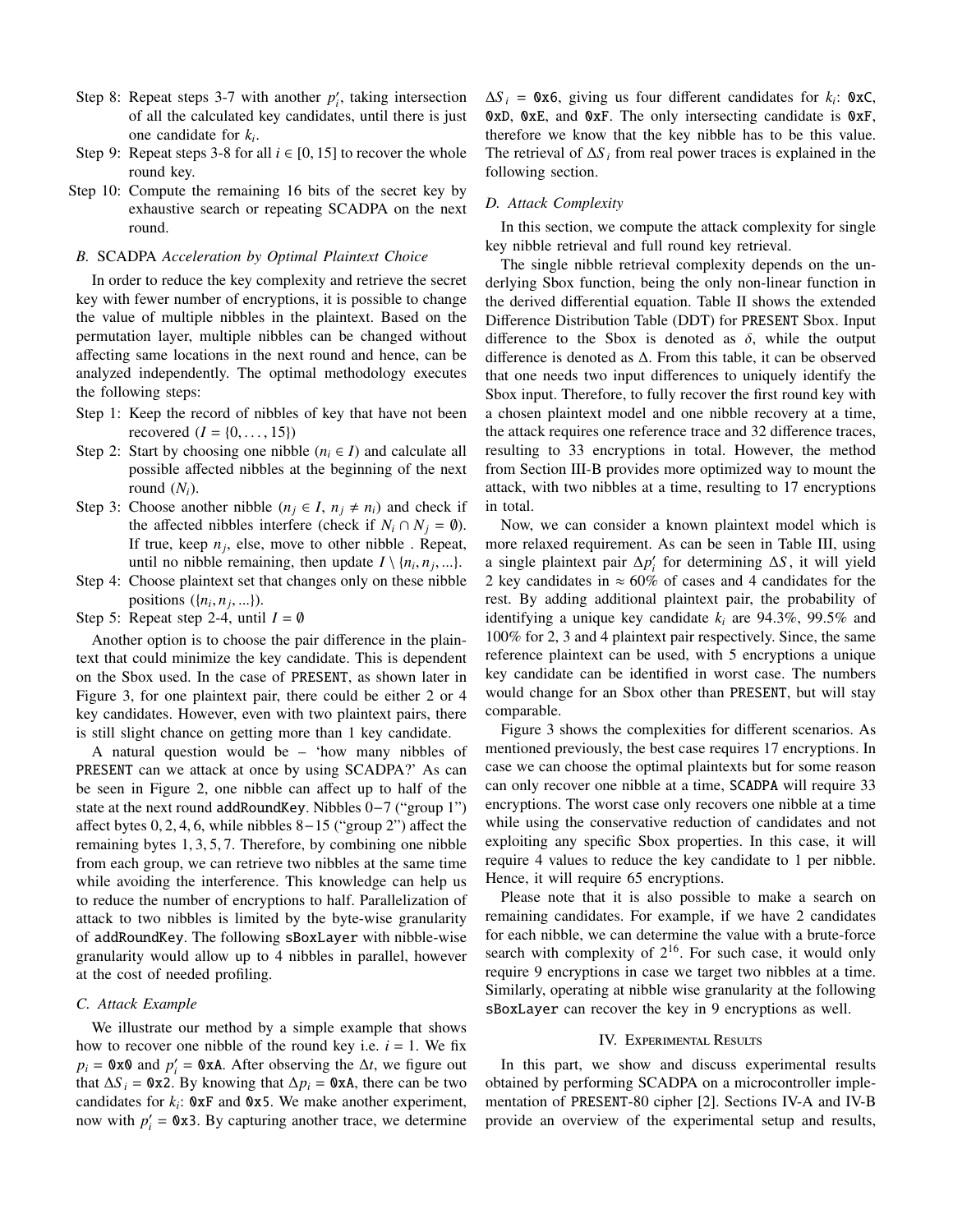| $\overline{\delta}$<br>Δ | 1    | 2               | 3    | $\overline{4}$  | 5              | 6    | 7    | 8    | 9    | a              | b    | C              | d              | e              | $\mathbf f$   |
|--------------------------|------|-----------------|------|-----------------|----------------|------|------|------|------|----------------|------|----------------|----------------|----------------|---------------|
|                          |      |                 | 9a   |                 | 36             |      | 078f |      |      |                | 5e   |                | 1 <sub>c</sub> |                | 24bd          |
| $\overline{c}$           |      |                 |      |                 |                | 8e   | 34   |      | 09   | 5f             |      | 1d             | 67ab           | 2c             |               |
| 3                        | cdef | 46              | 12   |                 |                |      |      | 3b   |      | 0a             |      |                | 58             | 79             |               |
| 4                        |      |                 | 47   |                 | 8d             |      |      |      | 35ac |                | 0b   |                | 2f             |                | 169e          |
| 5                        |      | cdef            |      | 0145            |                |      |      |      |      | 2389           |      | 67ab           |                |                |               |
| 6                        |      | 9b              | cdef | 37              |                | 06   | 25   |      | 18   |                |      |                |                | 4a             |               |
| 7                        | 67ab |                 | 03   | 8c              |                |      |      | 5d   |      |                |      | 2e             | 49             | 1 <sub>f</sub> |               |
| 8                        |      |                 |      |                 |                | 17   | ad   |      | 6f   | 4e             | 2389 | 0 <sup>c</sup> |                | 5b             |               |
| 9                        | 0145 |                 |      | 9d              | be             |      |      | 2a   |      |                | 7c   | 3f             |                | 68             |               |
| a                        |      | 02              | 56   | bf              | 9 <sub>c</sub> |      |      |      |      | 7d             | 1a   | 48             | 3e             |                |               |
| $\mathbf b$              |      |                 | 8b   |                 | 27             | 35ac |      | 169e |      |                | 4f   |                | 0d             |                |               |
| c                        |      | 8a              |      | $\overline{26}$ | 0145           | 9f   | bc   |      | 7e   |                |      |                |                | 3d             |               |
| d                        | 2389 | 57              |      |                 | af             |      |      | 4c   |      | 1 <sub>b</sub> | 6d   |                |                | 0e             |               |
| e                        |      | $\overline{13}$ |      | ae              |                |      |      |      | 24bd | 6c             |      | 59             |                |                | $\sqrt{078f}$ |
| $\overline{\mathbf{f}}$  |      |                 |      |                 |                | 24bd | 169e | 078f |      |                |      |                |                |                | 35ac          |

TABLE II: Extended difference distribution table for PRESENT Sbox. Columns represent input difference, rows represent output difference and entries are Sbox inputs.

TABLE III: Probability of determining key candidates.



Fig. 3: Number of traces required for recovering key nibbles of PRESENT.

respectively. Section IV-C shows a way of automating the recognition of the Sbox output differences.

#### *A. Setup*

As a DUT, we used a standard 8-bit microcontroller from Atmel, ATmega328P, mounted on Arduino UNO development board. We have measured an electromagnetic emanation with a Langer RF-U 5-2 probe. Signal was captured with LeCroy WaveRunner 610 Zi oscilloscope.

We have used an implementation of PRESENT-80 cipher, where sBoxLayer is computed nibble-wise and the rest of the operations are done byte-wise. Sampling rate was set at 500 MS/s, while the addRoundKey takes  $\approx$ 7000 samples. A difference introduced in the first round could be observed during the second round. We chose to observe the difference at the second addRoundKey as in our case the start of round was easily identifiable by visual inspection of the trace. Choice of observing the difference on addRoundKey has an advantage and a disadvantage. The advantage being that precise profiling was not needed as compared to locating time instants for sBoxLayer. The disadvantage is that since addRoundKey is done byte-wise, the observed differences are limited to byte level. Observed differences on the following sBoxlayer can be nibble precise, given appropriate profiling.

## *B. Results*

To support our method, we have conducted experiments showing the possibility of distinguishing ∆*S* .

Fig 4 shows differences in power consumption captured in the second addRoundKey, by calculating ∆*t*. The implementation we used computes the addRoundKey in a reverse order, therefore the difference peaks follow this order. In order to improve signal-to-noise ratio and produce clear plots, both *t* and *t'* were averaged from multiple executions. Nevertheless, it was possible to see the difference and raw traces. By observing this difference, the output difference of sBoxLayer in round 1, i.e.  $\Delta S_i$ , can be clearly distinguished. Once  $\Delta S_i$  and  $\Delta p_i$ are known, it can be used to solve the value of secret key *k<sup>i</sup>* , as shown in the previous section.

# *C. Automatic Recognition of the Di*ff*erence*

If we look at Figure 4, it is obvious that determination of differences can be automated. For this purpose, one can use a simple algorithm that sets the threshold, enabling the separation of interesting areas from the random noise. Following steps can be done in order to make the automatic difference recognition:

Step 1: Calculate the mean  $(\mu)$  and the standard deviation  $(\sigma)$ from the difference trace ∆*t*, however both traces *t*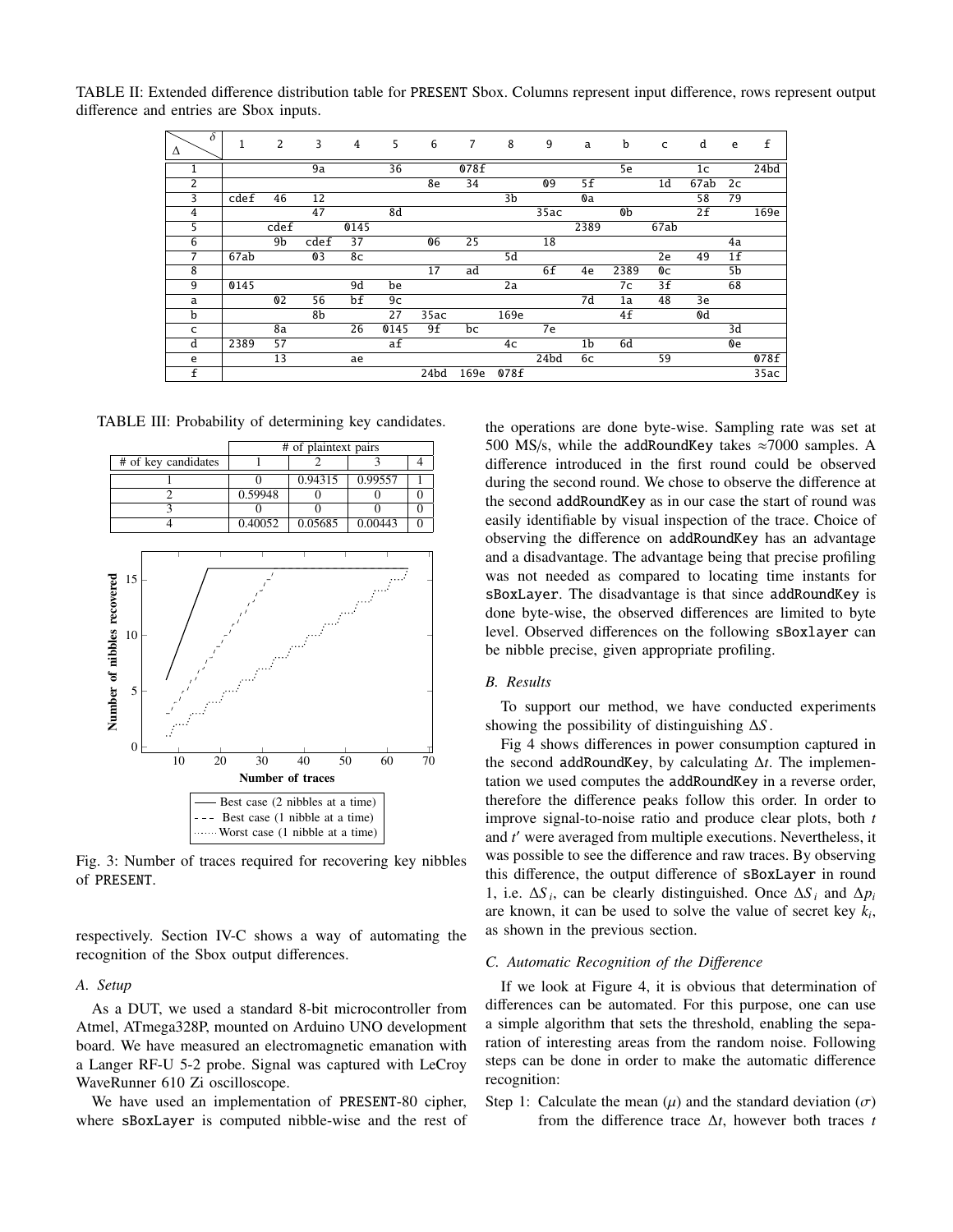

Fig. 4: Difference traces ∆*t* showing addRoundKey of round 2, revealing the output difference of the Sbox at round 1. Bytes are processed in a reversed order, therefore the pattern showing the difference also has to be reversed. Difference between the Sbox outputs for the plots (highlighted by the gray background) is as follows: (a)  $0x01$ , (b)  $0x02$ , (c)  $0x0A$ , and (d) 0x0F.

and *t* come from the same plaintext, i.e. there is no difference in the Sbox output.

- Step 2: Set the basic positive and negative threshold to be  $r_{+} = \mu + \sigma$  and  $r_{-} = \mu - \sigma$ , respectively.
- Step 3: Choose *n* to be a multiplier of  $r_+$  and  $r_-$  in a following way: start from  $n = 1$  and increment the value by 1 until all the points of the trace fall between the positive and negative threshold.
- Step 4: Use these values for all the measured traces to indicate points where the difference traces cross the thresholds.
- Step 5: By the density distribution of the crossing points, together with the timing, determine ∆*S* .

Thresholds for ∆*S* =0x01 are stated in Figure 5.



Fig. 5: Threshold that enables determination of the ∆*S* . Values used for thresholding were:  $\mu = 3.452 \times 10^{-5}$ ,  $\sigma = 1.453 \times 10^{-3}$   $n - 4$  $10^{-3}, n = 4.$ 

# V. SCADPA Applied on Lightweight Cipher GIFT

GIFT [3] is a lightweight block cipher, designed to improve the efficiency and correct the weaknesses of PRESENT. Similar to PRESENT, GIFT is based on Substitution-Permutation Network (SPN), where each round is composed of substitution layer (SubCells), permutation layer (PermBits) and key addition (AddRoundKey). GIFT has 128-bit key and supports either 64-bit or 128-bit plaintext. The design of 4-bit Sbox (SubCells) and the permutation layer of GIFT is different from PRESENT, however, the idea of SCADPA can still be applied.

TABLE IV: GIFT SubCells.

|      | N |  |  |  |  |
|------|---|--|--|--|--|
| S(x) |   |  |  |  |  |
|      |   |  |  |  |  |
|      |   |  |  |  |  |

Given the case of GIFT-64-128 (64-bit), the first 32 bits of the input to the permutation layer will go to bytes 0, 2, 4, and 6, whereas the other half will go to the remaining bytes. In general, the diffusion of each nibble after the SubCells can be formulated as shown in Table V. In summary, each bit in the nibble will go to different bytes in the subsequent round and the order of the targeted byte is as denoted in the table. Here, [*i*<sup>0</sup>, ..., *<sup>i</sup>j*−1]*<sup>n</sup>* denotes right circular shift by *<sup>n</sup>* elements in the array. In this case, SCADPA can be applied using the same rationale as for the case of PRESENT-80, described earlier, since the affected bytes follow the same diffusion pattern.

One of the challenges is due to the key addition performed in GIFT. Here, the key is separated into eight 16-bit words. Two words are used in each round, that is, for GIFT-64-128, there will only be 32-bit key for each round. For each round, the key is extracted as follows: take the first two words,  $k_0$  and *k*<sup>1</sup> (referred to as *U* and *V*, respectively). At the next round, the key is rearranged as follows:

 $k_7||k_6||\ldots||k_1||k_0 \leftarrow k_1 \gg 2||k_0 \gg 12||\ldots||k_3||k_2.$ 

Here,  $\gg$  *i* is an *i* bits right rotation within a 16-bit word. The round keys *U* and *V* are then xor-ed with the state as follows:  $b_{4i+1} \leftarrow b_{4i+1} \oplus u_i$  and  $b_{4i} \leftarrow b_{4i} \oplus v_i$ ,  $\forall i \in \{0, ..., 15\}$ . A single bit (set to 1) and 6-bit round constant are also added to single bit (set to 1) and 6-bit round constant are also added to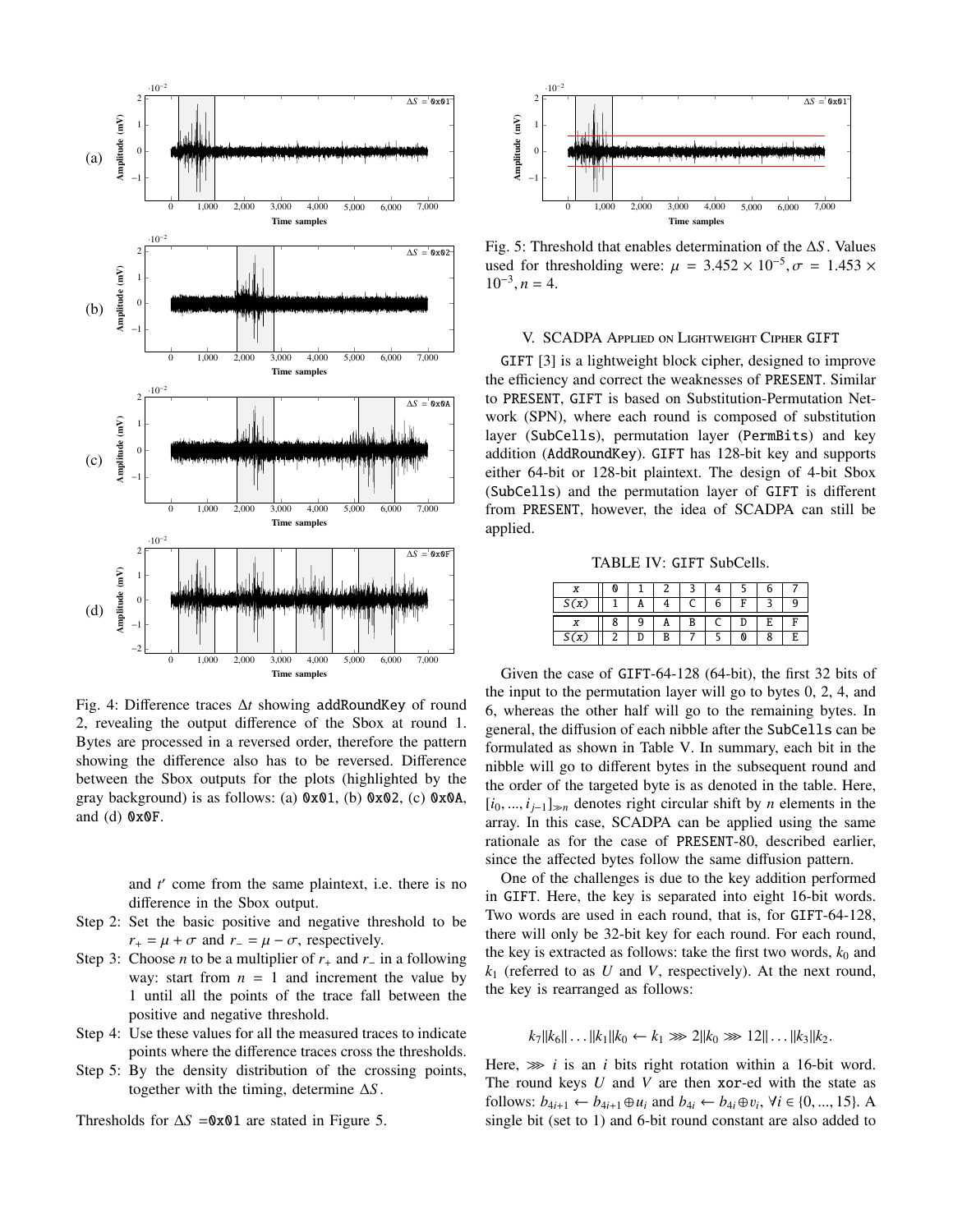

Fig. 6: The number of key nibbles retrieved by given number of traces attacking GIFT-64-128 targeting multiple rounds.

bits 63/127 (most significant bit, depending on the version of algorithm), 23, 19, 15, 11, 7, 3. Thus, for the attack, in each round, only 32 bits of the key can be recovered.

TABLE V: GIFT: affected bytes after bit permutation for each nibble.

| Bits in targeted nibble $i$                                                       | Bytes affected in next<br>round                                    |
|-----------------------------------------------------------------------------------|--------------------------------------------------------------------|
| $[b_0, b_1, b_2, b_3]_{0 \le i \le 7}$<br>$[b_0, b_1, b_2, b_3]_{8 \le i \le 15}$ | $[0, 2, 4, 6]_{\gg (i \mod 4)}$<br>$[1, 3, 5, 7]_{\gg (i \mod 4)}$ |
|                                                                                   |                                                                    |

In order to recover the rest of the key, the attack can then be performed on multiple consecutive rounds. Since the first round key has been recovered, to achieve the differential at the next round, the attacker can just "peel off" the first round and continue with SCADPA in the same way on the subsequent round. To recover the whole 128-bit key, this has to be repeated  $4\times$ , or  $3\times$  with brute-forcing the last 32 key bits. In Figure 6, we show the result of attacking GIFT-64-128. As can be seen in the plot, 68 traces are required to recover all the 128 key bits in case only one nibble is changed each time. In the best case, when two nibbles are targeted at a time, the attack requires 36 traces (4 reference traces and then 32 differential traces). This is due to the reason that for GIFT, on top of the longer key length, with each nibble we can only recover 2 bits, compared to 4 bits for PRESENT.

# VI. Reverse Engineering of Secret Ciphers

As mentioned in the literature [15], one can still find solutions that are using secret cipher components despite the Kerckhoffs' principle. Often industry and agencies would use secret cipher for some specific applications. However, confidence in security of a cipher is only developed by detailled and lengthy analysis. This, for example, is the case of AES which has been extensively studied for over two decades without discovering a serious flaw. A common practice to design secret ciphers is to take a well studied cipher and replace

an operation with a secret operation of equivalent security properties. Replacing Sbox of a well studied cipher like AES or PRESENT, with a secret Sbox of same cryptographic strength as the original, results in a new secret cipher.

For a PRESENT-like cipher, each round function consists of three operations in the following order: key addition, Sbox and bit permutation. In this section, we extend the SCADPA approach to recover secret components of PRESENT-like ciphers. The assumptions for the test scenario is as follows:

- Exactly one of the substitution layer or the permutation layer is replaced by a secret component, but not both.
- The attacker can feed chosen plaintext and observe the output ciphertext, without the knowledge of the secret key.
- All Sboxes are identical, which is important to keep the design lightweight.

In Section VI-A, we demonstrate how Sbox can be recovered using SCADPA with known bit permutation. Section VI-B then describes how to recover bit permutation without the assumption whether Sbox is known or not, by using a fault injection.

#### *A. Recovery of Secret Sbox*

Let us consider a PRESENT-like cipher using a secret Sbox, while the permutation layer is unchanged (or known). We describe a method that can reverse engineer the secret Sbox as well as recover the first round key with at most 46 measurements by using SCADPA – 16 for the first key nibble and 30 for the rest (this can be optimized to 17 according to Section III-B). Following the above notations, let *S* denote the secret Sbox operation and let  $k_0$  denote the first nibble of the first round key. The 16 measurements which use all the possible values of  $p_0$  give us an array of Sbox output differences, say dif, such that

$$
\mathbf{dif}[i] = S(k_0) \oplus S(k_0 \oplus i).
$$

Note that in the case  $S(0) = 0$  and  $k_0 = 0$ , the array dif is the unique solution for the secret Sbox. All the possible solutions for the Sbox and corresponding  $k_0$  can be calculated using Algorithm 1. Line 1 considers different values of  $k_0$  and line 2 iterates through different values of  $S(k_0)$ . With each fixed pair of  $k_0$  and  $S(k_0)$ , an Sbox solution is uniquely determined using dif (line 4). For each Sbox solution, there is a unique value for the first round key using the measurement results and SCADPA. This gives the secret Sbox as well as the secret key used in the original encryption algorithm.

In the following, we describe the steps to reverse engineer the Sbox in detail:

- Step 1: Run SCADPA for 16 different values of the first plaintext nibble  $p_0$ .
- Step 2: Run SCADPA in a normal way for the rest of the nibbles  $p_i$ ;  $1 \le i \le 15$ , i.e. with 2-3 different values of *pi* .
- Step 3: After recovering the differences, obtain the dif array and run Algorithm 1.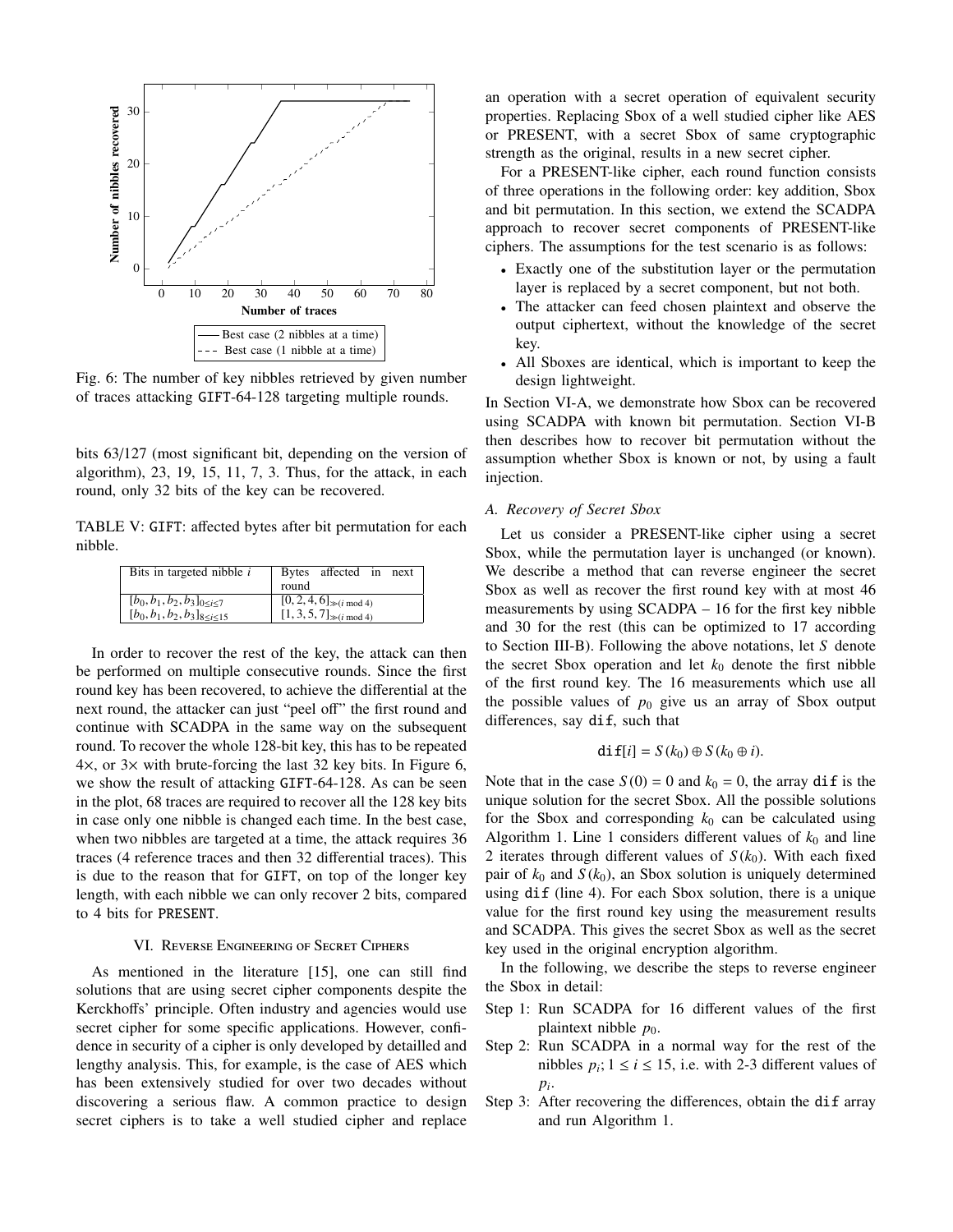Algorithm 1: Calculate all Sbox candidates and corresponding  $k_0$ Input : dif: array of output differences Output: ARRAY A of (Sbox,key): array of tuples of candidate Sboxes and corresponding  $k_0$  value <sup>1</sup> for *int k: 0 to 15* do <sup>2</sup> for *int m: 0 to 15* do <sup>3</sup> for *int i: 0 to 15* do 4 | |  $|\text{newSbox}[i \oplus k] = \text{diff}[i] \oplus m;$  $\mathfrak{g}$  | A.add(newSbox,k);

<sup>6</sup> return A;

- Step 4: For each pair of Sbox and first nibble of the first round key returned by Algorithm 1, using the information from Step 2, we can construct a cipher. In total we have 256 potential cipher solutions. In this way, each candidate for Sbox will also yield a unique candidate for the first round key.
- Step 5: Run each of the ciphers with the given plaintext and compare the ciphertext with the one obtained from the original algorithm. If the ciphertexts are equal, the Sbox value and the first round key value can be determined.

When it comes to reverse engineering of secret Sbox used in GIFT, the measurement part works in the same way as explained before. However, there is an advantage for the attacker – GIFT does not use pre-whitening key, therefore, the input to SubCells layer in the first round is known to the attacker. This reduces the search space from 256 to 16 in Step 3.

Obviously, in case the permutation layer is not known to the attacker, she cannot use SCADPA. However, in the following part, we describe a way to reverse engineer this part of the cipher with a usage of fault injection. Since reverse engineering the permutation does not require knowledge of the Sbox, the attacker can first recover permutation using the following attack and then apply SCADPA for Sbox recovery.

#### *B. Recovery of Secret Bit Permutation*

Another operation that can be secret is the bit permutation. To successfully recover this layer, SCADPA alone is not sufficient since it can only identify the permutation with byte precision. This is because SCADPA is limited to initial rounds of the cipher, whose output is not observable by the attacker. A difference inserted at plaintext will be untraceable when traversing all the rounds of the cipher. Therefore, to recover the bit permutation, the difference must be inserted at later rounds. This can be achieved by specialized equipment often used in fault injection attacks. The attacker introduces differences in the last round of the cipher and observes the changes in the ciphertext. Therefore, it is similar to differential fault analysis, but only targeting the last permutation layer of the cipher.

We assume the bit permutation is of optimal diffusion. As it turns out, this property can be helpful in designing an efficient reverse engineering method. More specifically, the structure of the four Sbox groups is the same, meaning that as long as the secret design uses optimal diffusion, it is sufficient for the attacker to get information about one group to know the whole permutation. Along with the initial assumptions, we assume a fault model where the attacker can introduce bit flip faults in the last round at the Sbox output before the permutation layer.

By flipping bits before the permutation layer, the attacker can identify fault propagation in the ciphertext, revealing the bit position before the permutation. She just repeats this 16×, for the whole Sbox group and then uses this information to identify the whole permutation layer. Note that in case the permutation is not regular, the attacker has to flip all the bits in the state, resulting to 64 faults.

## VII. Extension of SCADPA to 32-bit Architectures

When considering the attack on 32-bit architectures, one has to distinguish between different possibilities of implementing the round function. In case the operations are computed on <sup>4</sup>/8-bit blocks, the attack can be carried out in the same way as in Section III-A. However, in case addRoundKey is computed as xor of 32-bit blocks, the attacker gains less information about the processed data and therefore, an updated attack strategy has to be used. This behavior is depicted in Figure 7, where one can easily observe that two output bits of each Sbox go to one word while the other two bits go to another word. In this part, we will describe the method of use for such case.



Fig. 7: PRESENT implemented on 32-bit architecture, where addRoundKey is computed on 32-bit words. One can easily see that from one Sbox, the output bits are split equally between the two words.

When the attacker obtains the difference of the traces, ∆*t*, she can distinguish three possible cases when observing the addRoundKey:

- only word0 has changed, indicated by *Y*|*N*,
- only word1 has changed, indicated by *N*|*Y*,
- both words have changed, indicated by *Y*|*Y*.

Step 6 in SCADPA procedure (Section III-A) will be changed as follows:

Step 6: By examining  $\Delta_t$ , get the change of Sbox output between  $S(x_i)$  and  $S(x'_i)$ , which is denoted by  $Y(N)|Y(N)$ as indicated above.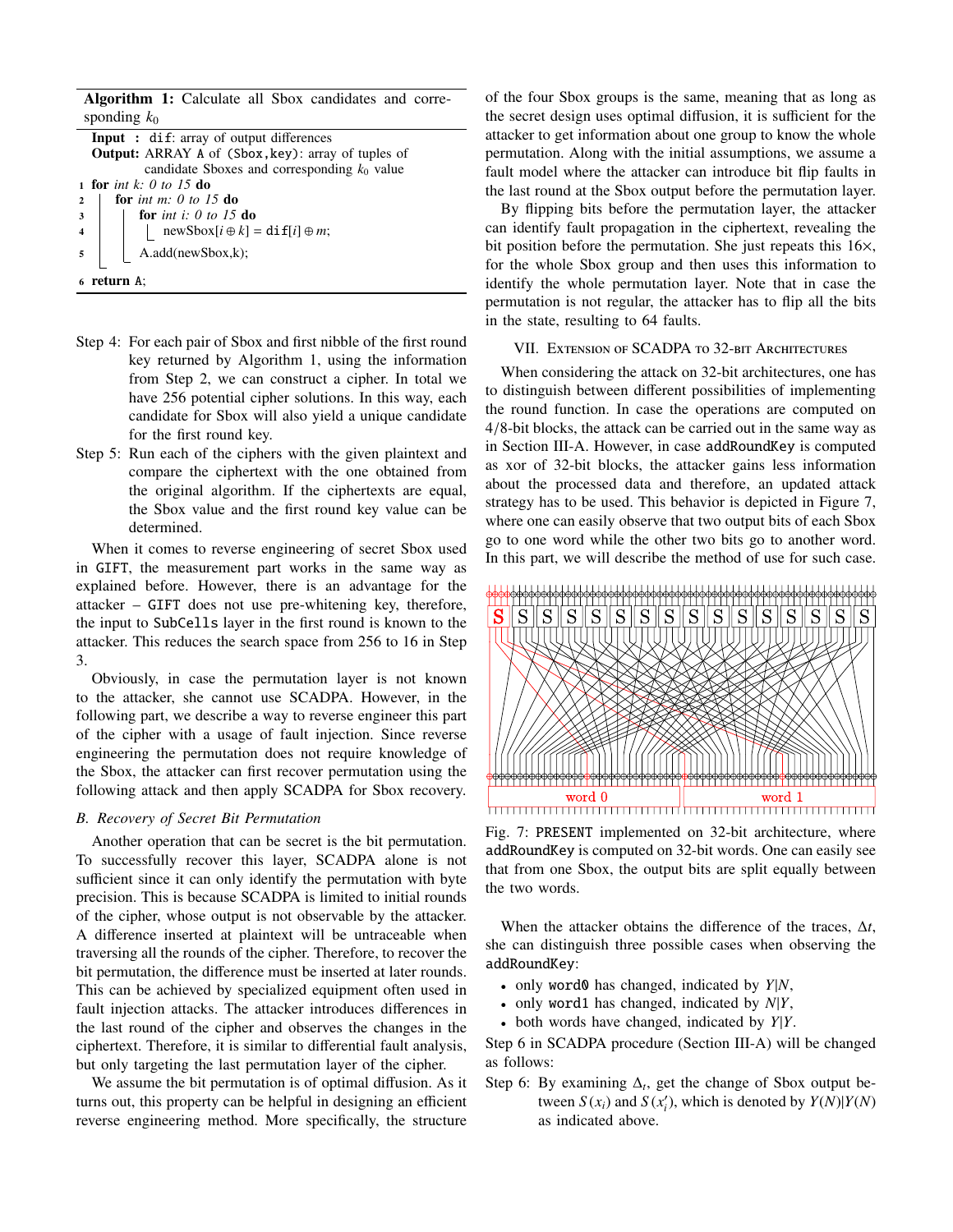For PRESENT Sbox, the information the attacker can get is stated in Table VI, which represents a DDT with output difference following the three cases described above. Now, she can construct an optimal attack strategy that will require the lowest number of traces, depending on the chosen plaintext. She will iterate through possible combinations of input differences until she finds a combination that yields a unique solution for the Sbox input. To be more specific, for PRESENT Sbox, the minimal number of input differences needed is 4. One such combination is stated in Table VII, for differences 0x3, 0x7, 0xd, 0xe. For example, the attacker first measures the trace for  $p = 0$ , which will serve as a reference trace. Then to attack *i*th nibble of the first round key she measures the traces for  $p_i = 0x3$ , 0x7, 0xd, 0xe, respectively. The four differences between the four traces and the reference trace will uniquely determine the input of Sbox for the first encryption, i.e.  $p_i \oplus k_i$ . Considering that attacker needs one reference trace and 4 other traces per nibble, the total number of chosen plaintexts to fully recover the round key is 65.

#### *A. More Precise Attacker Model*

Now, let us consider a more powerful attacker where she is able to distinguish not only whether there is a change in each of the 32-bit words, but also what is the Hamming weight of such change. This knowledge can help her distinguish how many bits of the Sbox output were changed and therefore, she needs lower number of encryptions to recover the key. Let us denote this difference as  $\Delta_{HW_i}$  = *HammingWeight*(*word*<sub>*j*</sub> ⊕ *word*<sup>*'*</sup><sub>*j*</sub>), where *j* ∈ 0, 1 is index of the word. Thus for two different plaintext nibbles *n*. *n'*. A..... the word. Thus for two different plaintext nibbles  $p_i$ ,  $p'_i$ ,  $\Delta_{HW_0}$ <br>and  $\Delta_{WW_0}$  are the Hamming weights of the first and last two and  $\Delta_{HW_1}$  are the Hamming weights of the first and last two bits of  $S$  ( $k_i \oplus p_i$ )  $\oplus S$  ( $k_i \oplus p'_i$ ) respectively. Step 6 in SCADPA procedure (Section III-A) will be changed as follows:

Step 6: By examining  $\Delta_t$ , get the change of Sbox output between *S*(*x<sub>i</sub>*) and *S*(*x<sub>i</sub>*):  $\Delta_{HW_0}$  and  $\Delta_{HW_1}$ .

For PRESENT Sbox, Table VIII shows the DDT for this case – columns denoting the input difference and rows denoting  $\Delta_{HW_i}$  for each word. One can easily see that for such case, the attacker only needs two difference traces on top of the reference trace to uniquely identify the Sbox input. Therefore, she needs 33 encryptions in total, same as the single nibble attack described for 8-bit architecture.

# *B. Reverse Engineering*

Now let us consider the reverse engineering problem described in Section VI-A for 32-bit architecture. In this case, the array dif cannot be obtained directly. However, the attacker can still calculate different candidates for dif using the same amount of SCADPA measurements as detailed in Step 1 and 2 of Section VI-A. In this section, we illustrate how to achieve this for each of the two attacker capabilities discussed above.

In case the attacker can observe the change of word0 and word1 as described in the beginning of this section, instead of dif, the attacker can obtain an array  $\text{diff}_{YN}$  of length 15, such that

- dif<sub>*YN*</sub>[*i*] =Y|N if the first two bits of  $S(k_0) \oplus S(k_0 \oplus i)$  are non-zero and the second two bits of  $S(k_0) \oplus S(k_0 \oplus i)$  are zero;
- dif<sub>*YN*</sub>[*i*] =N|Y if the first two bits of  $S(k_0) \oplus S(k_0 \oplus i)$ are zero and the second two bits of  $S(k_0) \oplus S(k_0 \oplus i)$  are non-zero;
- dif<sub>*YN*</sub>[*i*] =Y|Y if the first two bits of  $S(k_0) \oplus S(k_0 \oplus i)$  are non-zero and the second two bits of  $S(k_0) \oplus S(k_0 \oplus i)$  are non-zero.

Due to the fact that Sbox is a bijective function on  $\mathbb{F}_2^4$ , for any Sbox *S*, the values  $S(k_0) \oplus S(k_0 \oplus i)$  for  $i = 1, 2, ..., 15$  are always a permutation of the 15 values of  $1, 2, 3, \ldots, 15$ . Thus, in the array  $\text{diff}_{YN}$ , we will have exactly 3 of *Y*|*N*, 3 of *N*|*Y* and 9 of *Y*|*Y*. Furthermore, for any *i*, we have the following observations:

- if di $f_{YN} = Y|N$ , there are 3 possibilities for  $S(k_0) \oplus S(k_0 \oplus$ *<sup>i</sup>*): 1000, <sup>0100</sup>, 1100;
- if di $f_{YN} = N|Y$ , there are 3 possibilities for  $S(k_0) \oplus S(k_0 \oplus$ *<sup>i</sup>*): 0010, <sup>0001</sup>, 0011;
- if di $f_{\gamma N} = Y|N$ , there are 9 possibilities for  $S(k_0) \oplus S(k_0 \oplus$ *<sup>i</sup>*): 0101, <sup>0110</sup>, <sup>0111</sup>, <sup>1001</sup>, <sup>1010</sup>, <sup>1011</sup>, <sup>1101</sup>, <sup>1110</sup>, 1111.

Hence, for the array  $\text{di} f_{\gamma N}$ , the attacker has  $3^3 \times 3^3 \times 9^9 = 3^{24}$ possible solutions for dif. Then she can continue with steps 3-5 as in Section VI-A. In this way, the number of ciphers she needs to check is  $3^{24} \times 2^8 \approx 2^{46}$ . This still stays with in the brute force complexity.

Now, we consider the case the attacker can observe Hamming weight of the differences as described in Section VII-A. Then, from the SCADPA measurements she can obtain an array dif<sub>*HW*</sub> of length 15, such that  $\text{diff}_{HW}[i] = \Delta_{HW_{i0}} |\delta_{HW_{i1}}|$ , where  $\Delta_{WW}$  and  $\Delta_{WW}$  are the Hamming weights of the first where  $\Delta_{HW_{i0}}$  and  $\Delta_{HW_{i1}}$  are the Hamming weights of the first and last two bits of  $S(k_i) \oplus S(k_i \oplus i)$  respectively. By a similar argument as above, there are respectively  $4, 2, 2, 2, 2, 1, 1, 1$  permutations of  $11, 12, 21, 10, 01, 20, 02, 22$  in the array  $di f_{HW}$ . And for each *i*, the possible values of  $S(k_0) \oplus S(k_0 \oplus i)$  are respectively 4, <sup>2</sup>, <sup>2</sup>, <sup>2</sup>, <sup>2</sup>, <sup>1</sup>, <sup>1</sup>, 1 for 11, <sup>12</sup>, <sup>21</sup>, <sup>10</sup>, <sup>01</sup>, <sup>20</sup>, <sup>02</sup>, 22. Hence, in this case, the number of ciphers the attacker needs to check is  $2^{16} \times 2^8 = 2^{24}$ .

## VIII. Discussion

In this part we will first discuss how side-channel countermeasures affect the successful application of SCADPA in Section VIII-A. Section VIII-B then explains how a fault attack countermeasure based on redundancy can increase implementation vulnerability w.r.t. SCADPA. Next, we show possibilities of attacking different block cipher modes of operation in Section VIII-C. Finally, in Section VIII-D we state alternatives for permutation layer as well as countermeasures that prevent successful application of SCADPA.

## *A. Side-Channel Countermeasures*

As SCADPA exploits leakage of bit permutation through side-channel, any countermeasure which randomizes sidechannel information and/or decreases signal-to-noise ratio can protect against such attacks. This includes both hiding [18] and masking countermeasures [19]. However, any bias in the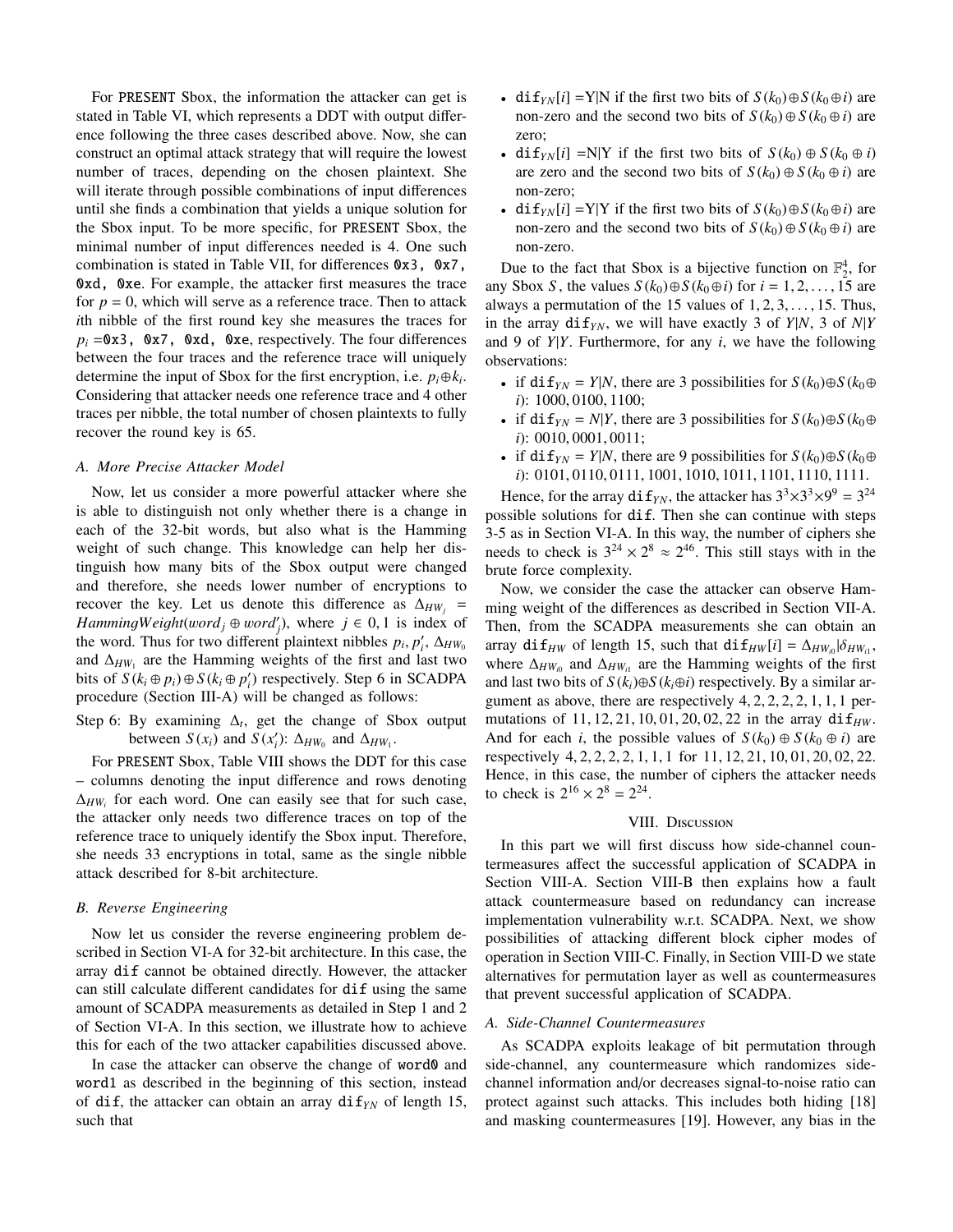TABLE VI: Extended difference distribution table for PRESENT Sbox, where the columns follow the input difference, rows follow the change of the two output words and entries represent the Sbox inputs –  $w0$  denotes word0, w1 denotes word1.

| 0<br>w0 w1     |        |        |       |         |        |       |        |         |          |       |        |        |          |      |      |
|----------------|--------|--------|-------|---------|--------|-------|--------|---------|----------|-------|--------|--------|----------|------|------|
| N <sub>Y</sub> | cdef   | 46     | 129a  |         | 36     | 8e    | 03478f | 3b      | 09       | 05af  | 5e     | Ιd     | 15678abc | 279c | 24bd |
| Y N            |        | 8a     | 47    | 26      | 01458d | 179f  | abcd   |         | 3567acef | 4e    | 02389b | Oс     | 2f       | 35bd | 169e |
| Y Y            | 012345 | 012357 | 03568 | 0134578 | 279a   | 02345 | 12569e | 0124567 | 1248bd   | 12367 | 1467   | 234567 | 0349de   | 0146 | 0357 |
|                | 6789ab | 9bcdef | bcdef | 9abcdef | bcef   | 6abcd |        | 89acdef |          | 89bcd | acdf   | 89abef |          | 8aef | 8acf |

TABLE VII: Example of output differences for input difference 0x3, 0x7, 0xd, 0xe. White color indicates *Y*|*N*, red color  $N|Y$ , and black color indicates both words changed –  $Y|Y$ . Each row is unique, and therefore, enables recognition of the Sbox input.





Fig. 8: Block concatenation for Internal Redundancy Countermeasure (IRC).



implementation of the countermeasure can still render the attack possible. For instance, an unbalanced implementation of hiding will still allow to observe the difference. Similarly for masking,  $\Delta S$  would depend upon  $p_i \oplus m_i \oplus p'_i \oplus m'_i$ . If masks  $m_i$ ,  $m'_i$  are totally independent and uniformly distributed, the article is not possible, however with biases in the mask the attack is not possible, however with biases in the mask, the attack can still be carried out with increased effort. Shuffling of the order of the Sboxes and/or key additions would make the attack harder since only the hamming weight could be directly observed, instead of the difference value.

Nevertheless, countermeasures can incur significant overheads. Thus, for lightweight cryptography specially oriented for low-cost platforms, the functions must be carefully chosen to avoid such vulnerabilities.

#### *B. Internal Redundancy Countermeasure*

Recently, a software countermeasure against fault attacks, called Internal Redundancy Countermeasure (IRC) [17], was proposed. IRC utilizes a redundancy within an instruction to protect against simple data faults and instructions skips. To do this, data blocks, together with reference blocks are duplicated and concatenated within one instruction, as can be seen in Figure 8. While the data blocks contain user data that is being encrypted, the reference blocks are protecting against instruction skips, and are not interesting for the attacker since their value is known. The proposal was aimed at 32-bit

Fig. 9: Construction of four redundant blocks out of one 32-bit block according to IRC.

architectures, leading to four blocks of 8-bits per instruction. Therefore, one 32-bit data block is split into four 32-bit redundant blocks, as stated in Figure 9.

Such countermeasure therefore effectively transforms a 32 bit implementation into an 8-bit one in the view of SCADPA methodology. Splitting the data to smaller chunks means they can be analyzed separately in the same way as in the case of 8-bit implementation stated in Section III-A. In case of PRESENT, it means that the difference in addRoundKey will be distinguishable according to Figure 2.

This behavior can be seen in Figure 10, which shows the difference between the unprotected implementation and IRC protected implementation of PRESENT on 32-bit architectures. According to results from Section VII, this requires 65 traces in total for unprotected 32-bit implementation. However, only 17 traces will be required in case of the IRC protected implementation. This is a common example where fixing one vulnerability open doors for other vulnerabilities.

# *C. Attack on Di*ff*erent Modes of Operation*

Few block cipher operation mode are well oriented towards plaintext selection of SCADPA. When it comes to Counter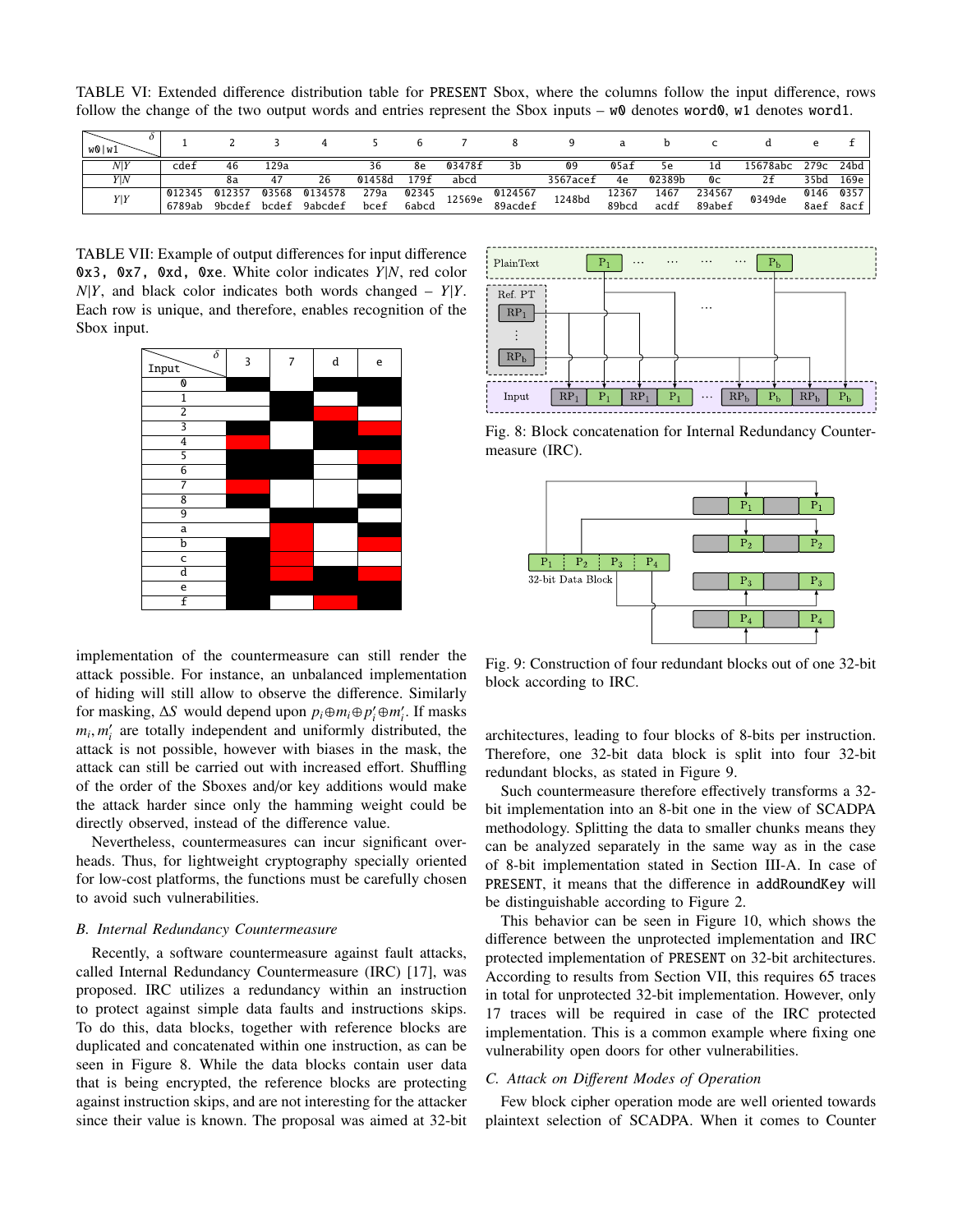TABLE VIII: Extended difference distribution table for PRESENT Sbox, where the columns follow the input difference and rows follow the Hamming weight of the two output words.

| $\delta_{HW_0} \delta_{HW_1}$ |      |          |        |            |      | 6    |        |        | q      | a      | b      | $\overline{\phantom{0}}$ |        | e    |      |
|-------------------------------|------|----------|--------|------------|------|------|--------|--------|--------|--------|--------|--------------------------|--------|------|------|
| 0 1                           |      |          | 9а     |            | 36   | 8e   | 03478f |        | 09     | 5f     | 5e     | 1d                       | 167abc | 2c   | 24bd |
| 1 0                           |      |          | 47     |            | 8d   |      | ad     |        | 356acf | 4e     | 02389b | Oс                       | 2f     | 5b   | 169e |
|                               | 0145 | 029bcdef | 56cdef | 0134579bdf | 9bce | 06   | 25     | 2a     | 18     | 23789d | 17ac   | 34678abf                 | 3e     | 468a |      |
| 0 <sup>2</sup>                | cdef | 46       | 12     |            |      |      |        | 3b     |        | 0a     |        |                          | 58     | 79   |      |
| 2 0                           |      | 8a       |        | 26         | 0145 | 9f   | bc     |        | 7e     |        |        |                          |        | 3d   |      |
| 1 2                           | 67ab |          | 038b   | 8c         | 27   | 35ac |        | 1569de |        |        | 4f     | 2e                       | 049d   | 1f   |      |
| 2 1                           | 2389 | 1357     |        | ae         | af   |      |        | 4c     | 24bd   | 16bc   | 6d     | 59                       |        | 0e   | 078f |
| 2 2                           |      |          |        |            |      | 24bd | 169e   | 078f   |        |        |        |                          |        |      | 35ac |



Fig. 10: Number of nibbles recovered for unprotected implementation and for the one protected with IRC for different number of traces.



Fig. 11: Counter (CTR) mode of operation (encryption) [20].

(CTR) mode (Figure 11), the input to the encryption algorithm consists of a nonce and a counter. While the nonce is a random number, counter normally increases by 1 after each block. While the nonce stays fixed, the incrementing counter satisfies the chosen plaintext criteria of SCADPA as discussed in Section III. The attack allows to recover few nibbles directly affected by the counter in the first round. For the remaining nibbles, chosen nonce or attack on second round can be carried out in a similar way.

On the other hand, when targeting Cipher Block Chaining (CBC) mode, one has to aim at the decryption module (Figure 12). This comes from the property of CBC where the plaintext is first xor-ed with the IV (first block) or with



Fig. 12: Cipher Block Chaining (CBC) mode of operation (decryption) [20].

plaintext attack changes to chosen-ciphertext, without the knowledge of plaintext. The same hold for Propagating Cipher Block Chaining (PCBC) mode.

# *D. Alternatives for Di*ff*usion Layer*

Certain diffusion function do not offer vulnerabilities that are exploited by SCADPA in bit permutation. AES [21], the *NIST* standard for symmetric key cryptography, is a relevant example. AES encrypts 128-bit data block with a 128/192/256 bits secret key in 10/12/14 rounds. The data is organised in a  $4 \times 4$  matrix of bytes called state and the round function is applied upon it. A round comprises of four operations i.e. SubBytes (SB), ShiftRows (SR), MixColumns (MC) and AddRoundKeys (ARK). SB is a  $8 \times 8$  non-linear table look up and ARK is the round key addition. We concentrate on diffusion functions i.e. SR and MC. SR applies a cyclic shift on the rows  $(1, 2, 3, 4)$  with offsets  $(0, 1, 2, 3)$ . MC operates on four bytes of each column of the state. The four bytes are combined using an invertible linear transformation. When a difference is inserted at the input, irrespective of its value, the difference is always propagated on all four bytes, preventing ∆*S* leakage. This is illustrated in Figure 13.

Recent trends show that it is possible to design a lightweight cipher with similar diffusion function and not only rely on bit permutations. SKINNY [22], PRINCE [23] are common examples. Other ultra-lightweight ciphers like SIMON and SPECK [24], use several bit shifts applied to a partial intermediate state to provide the diffusion. Furthermore, only a binary operation is used to provide non-linearity. Both operations combined would prevent a successful application of SCADPA.

## IX. CONCLUSIONS

In this paper, we identify a vulnerability in bit permutation based lightweight ciphers (PRESENT, GIFT, etc) and develop a